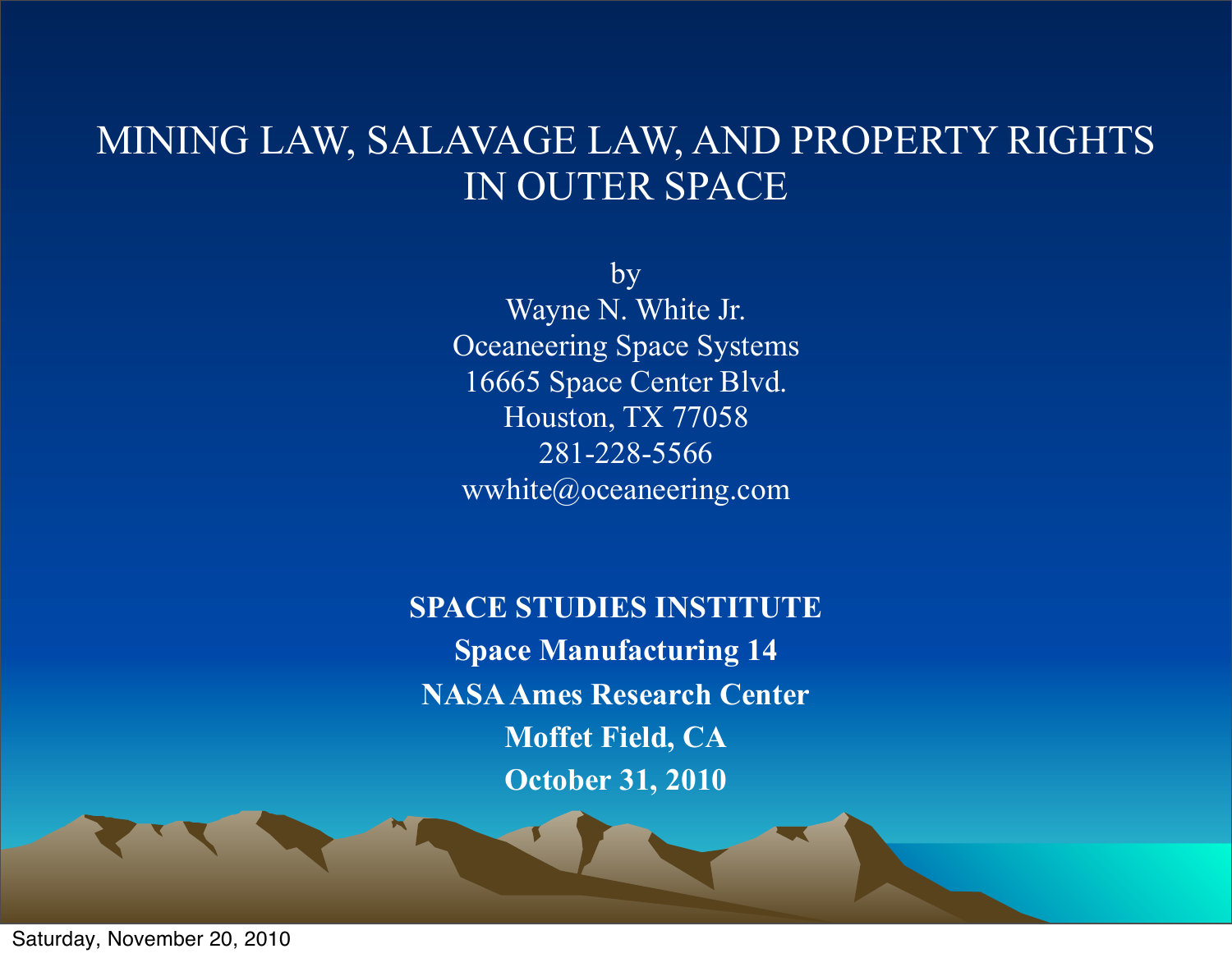

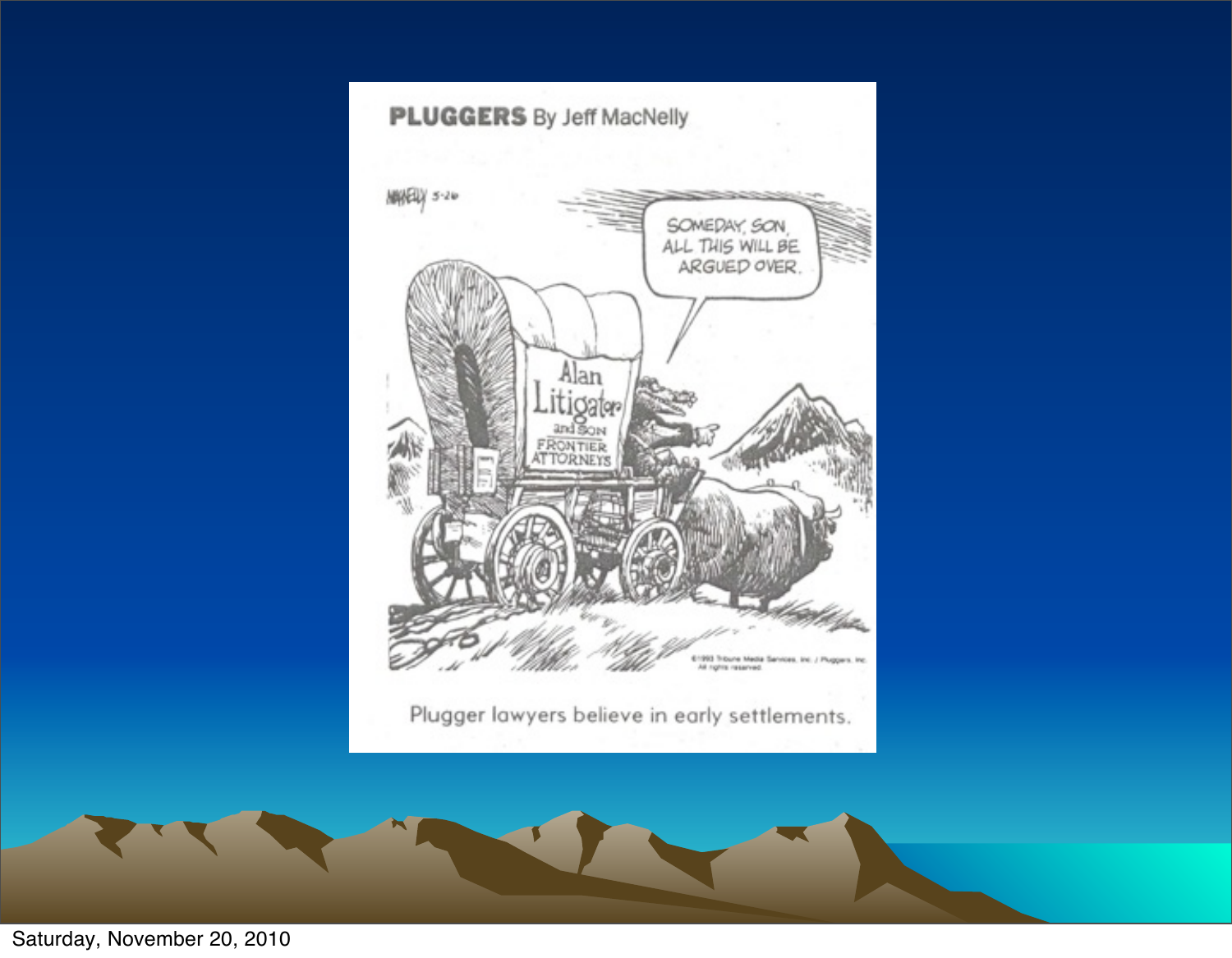### SPACE LAW: An Overview

- **• Most nations are party to the 1967 Outer Space Treaty (OST). This Treaty:**
	- Prohibits territorial sovereignty
		- Nations cannot make territorial claims in space or on celestial bodies, and
		- Nations cannot grant or recognize private territorial claims
	- Requires parties to regulate national entities' activities

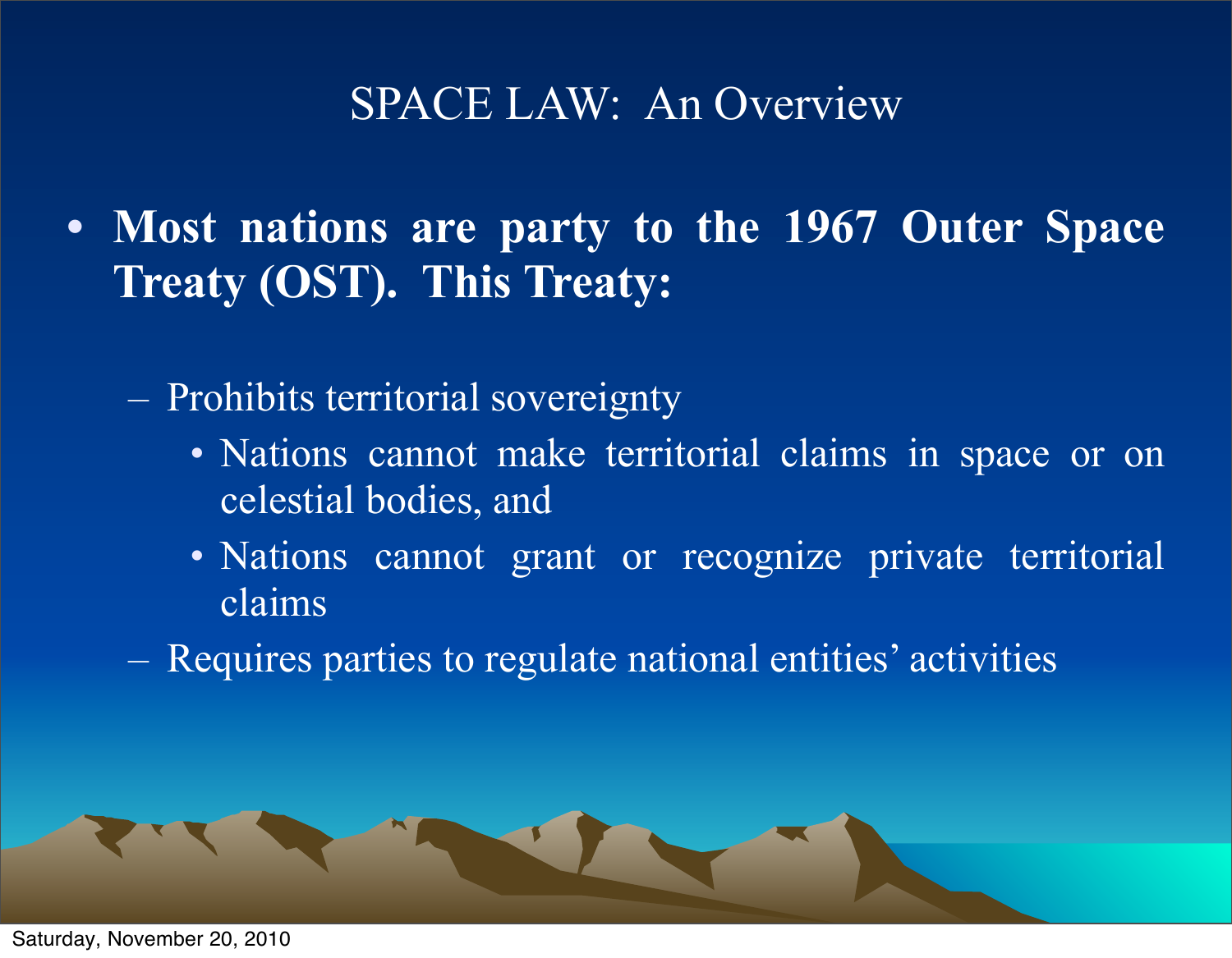### SPACE LAW: An Overview

- The Outer Space Treaty:
	- Gives parties jurisdiction over their citizens, and space objects on their registry
		- Ownership of space objects is not affected by the objects' presence in outer space (includes facilities constructed in outer space)
		- Ownership of personal property is not affected by its presence in outer space
		- Parties can enact national laws consistent with the Treaty and international law

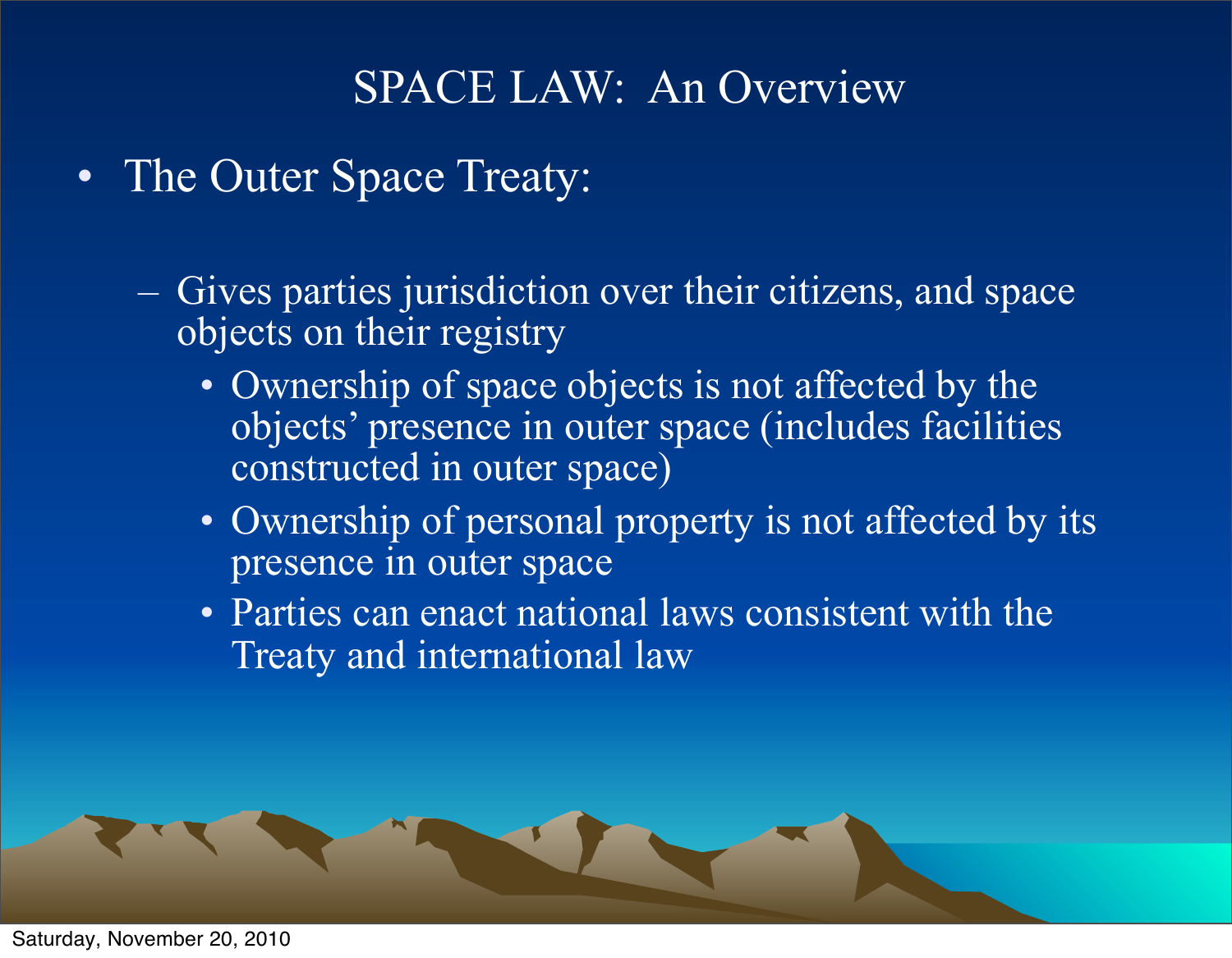### SPACE LAW: An Overview

• The 1979 Moon Treaty would have banned real property rights and heavily regulated resource appropriation, but only a handful of nations are party to this treaty (the US and other space-faring nations are not parties).

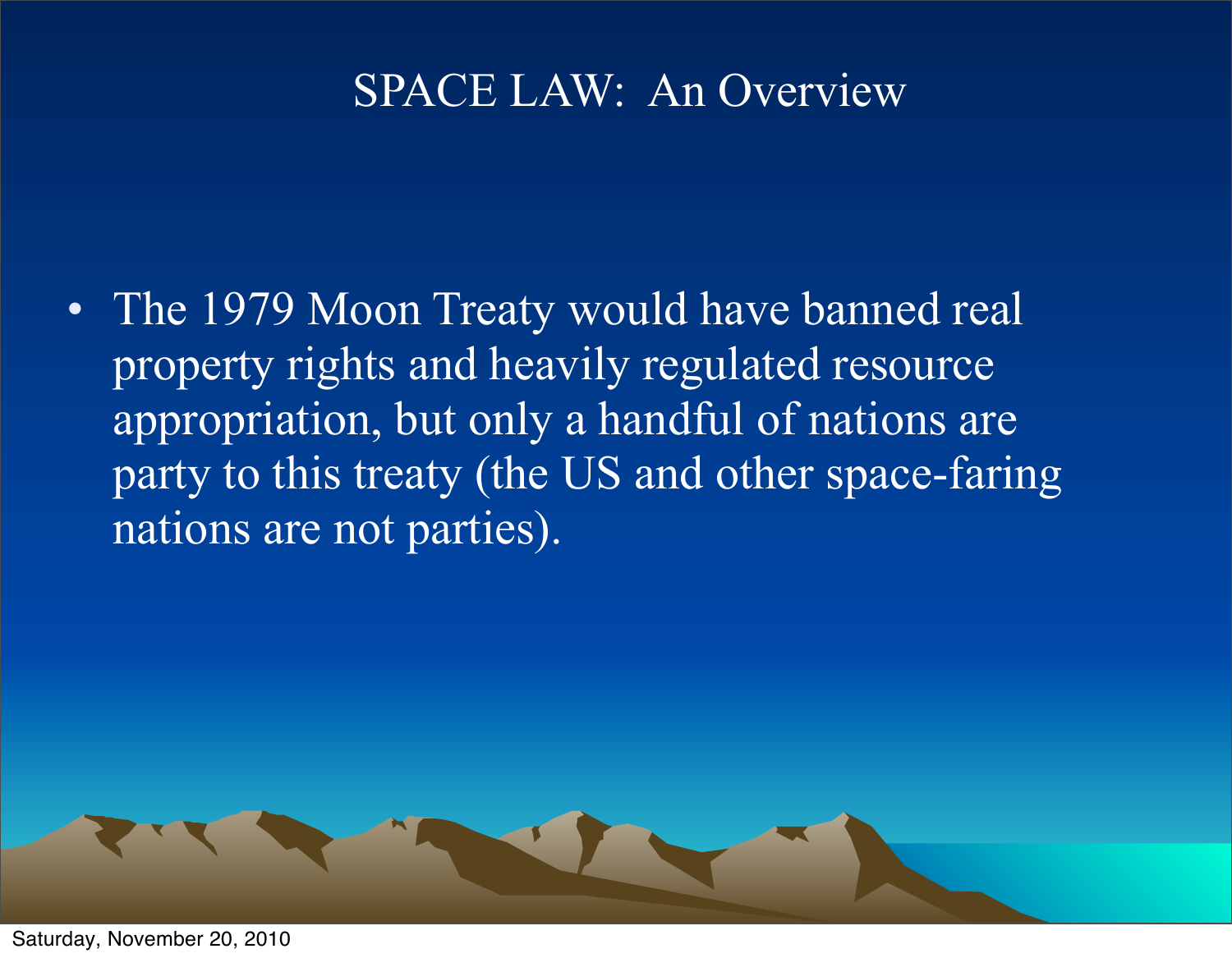- The OST is a statement of general principles; more detailed laws and regulations are required to govern private space activities
- The U.N. Committee on Peaceful Uses of Outer Space (COPUOS) operates on basis of consensus. Result: it takes years to reach agreement, and treaties lack definition in order to achieve consensus

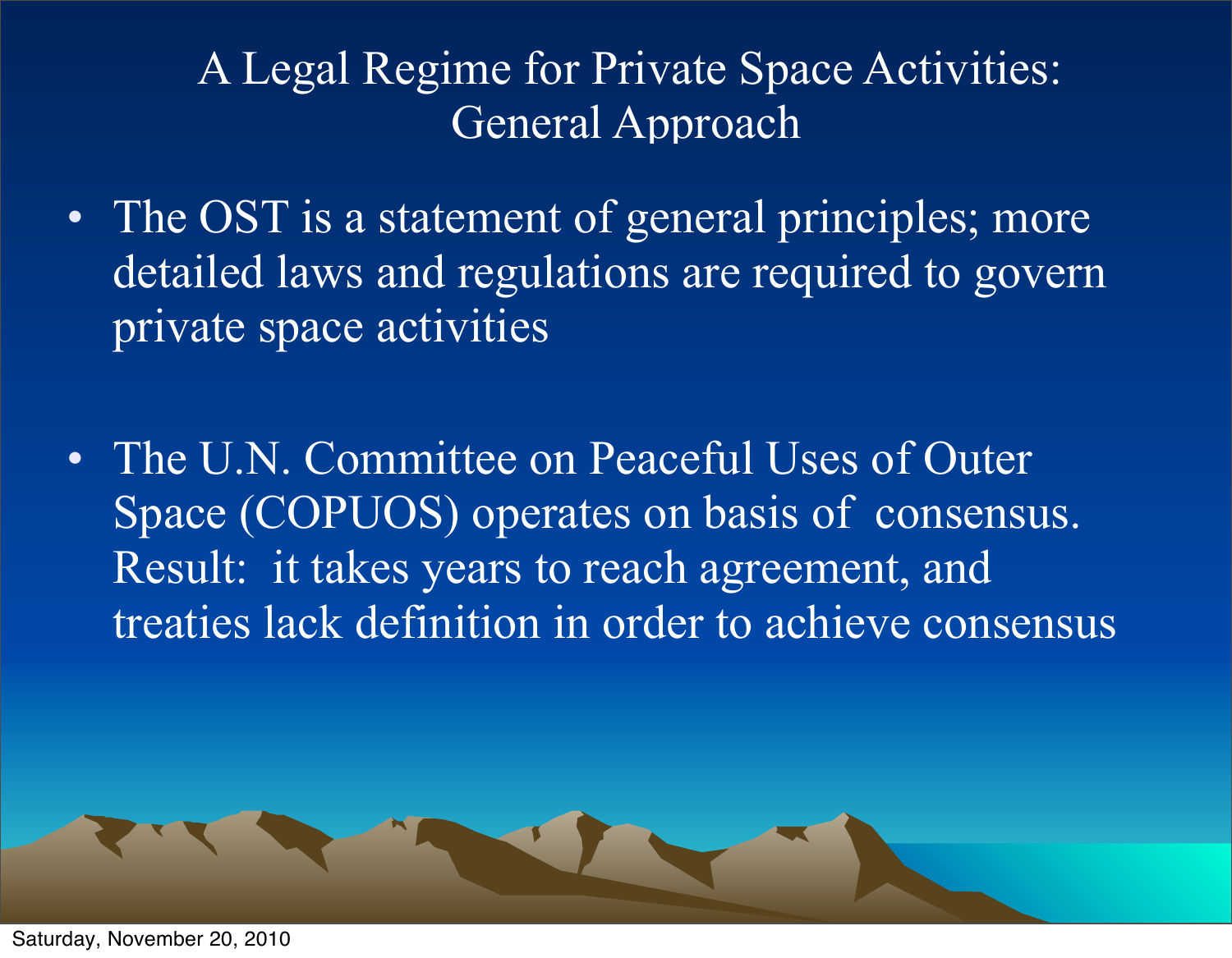- The Inter-Governmental Agreement (IGA) governing the International Space Station has been unwieldy, expensive, and time consuming
- NASA has adopted a philosophy of collaboration and coordination, rather than partnership through international agreements

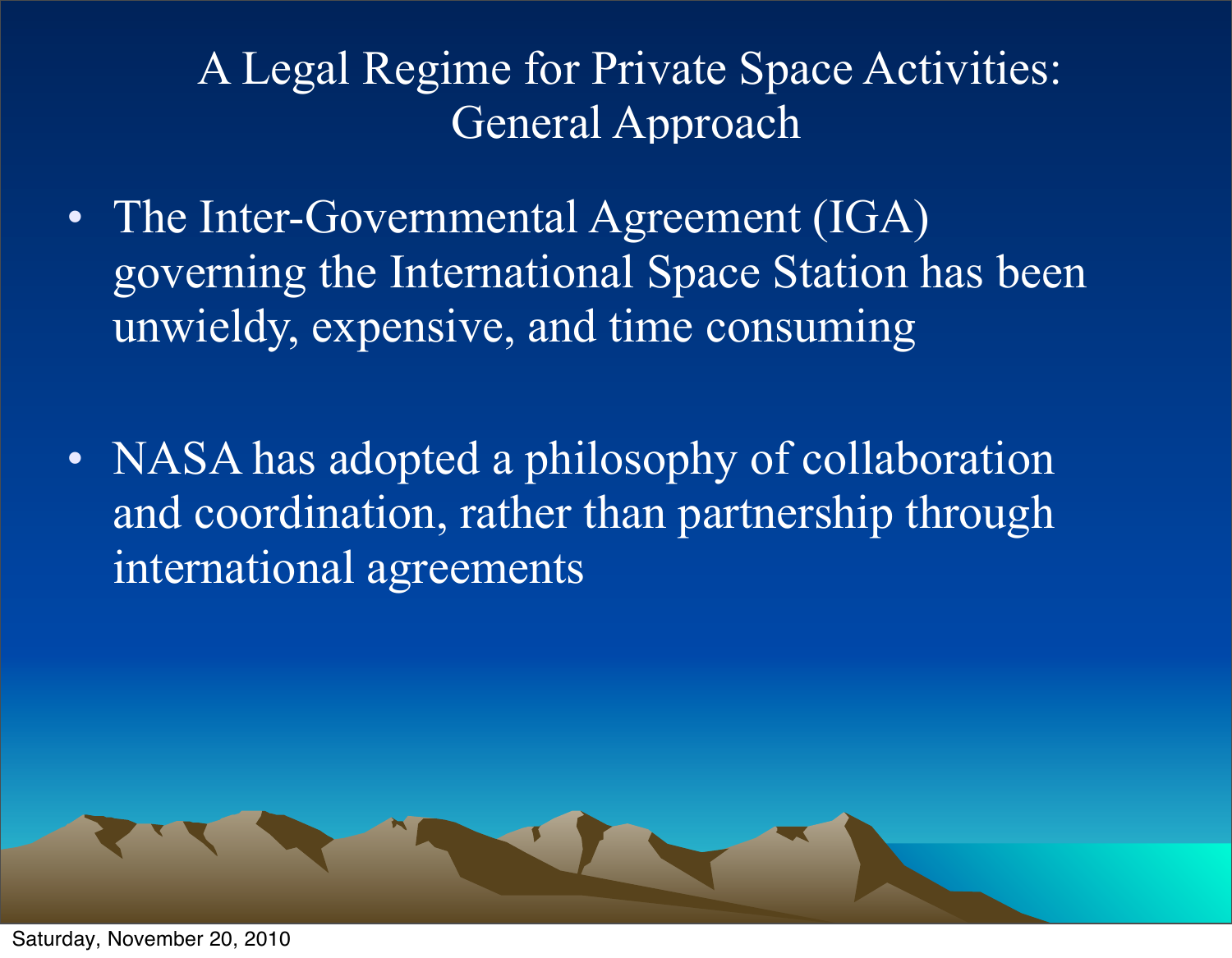- Other spacefaring nations are focusing on extraterrestrial resources: minerals, oxygen, water ice, solar power, and He3
- The United States' current civil space goals do not include resource appropriation, but US space policy is certainly subject to change in the near future

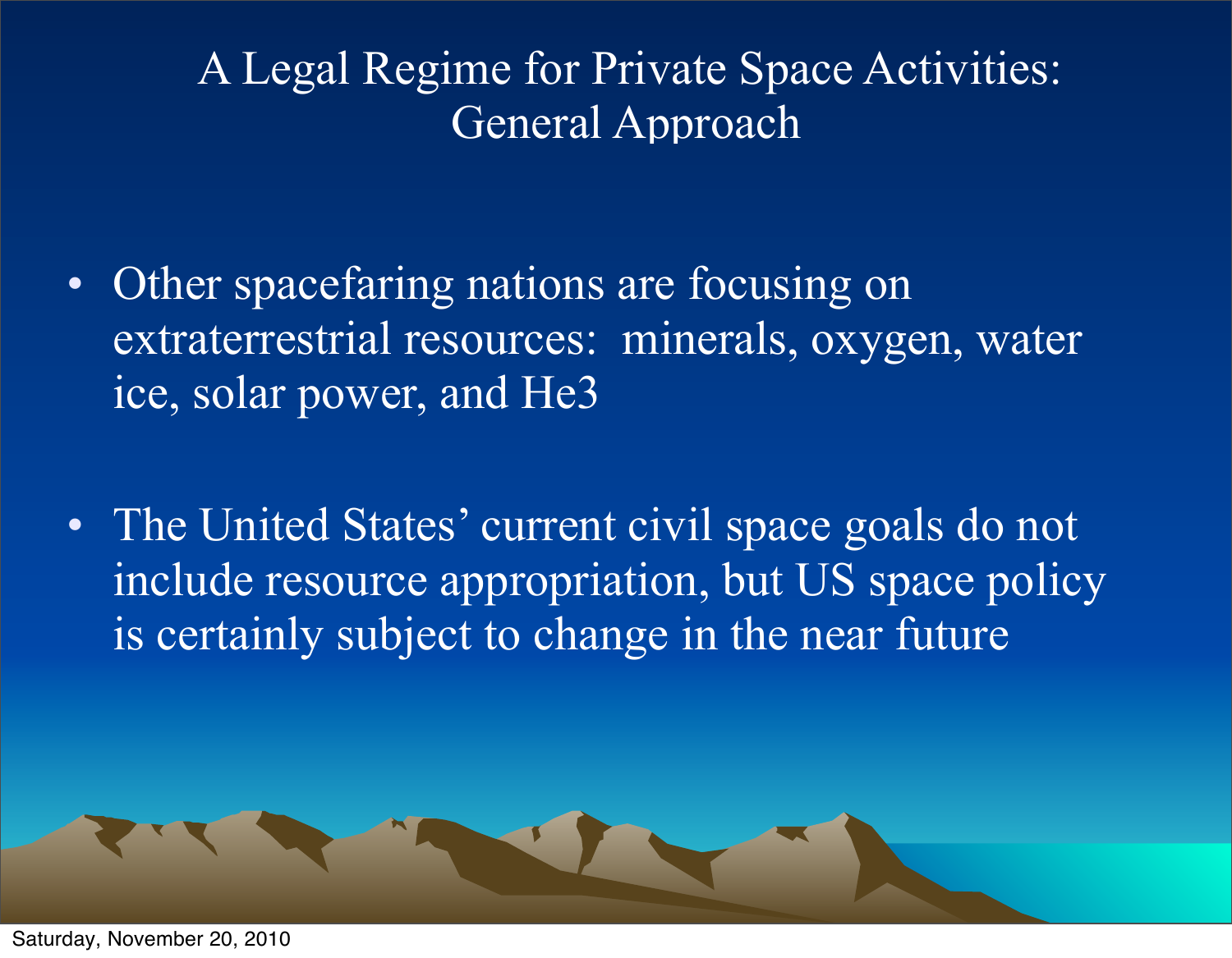- In Situ Resource Utilization (ISRU) will permit space-farers to "live off the land," greatly reducing the risk and cost of space activities
- Over the long term, access to the resources of near-Earth space, Mars, and the asteroids is a matter of strategic concern

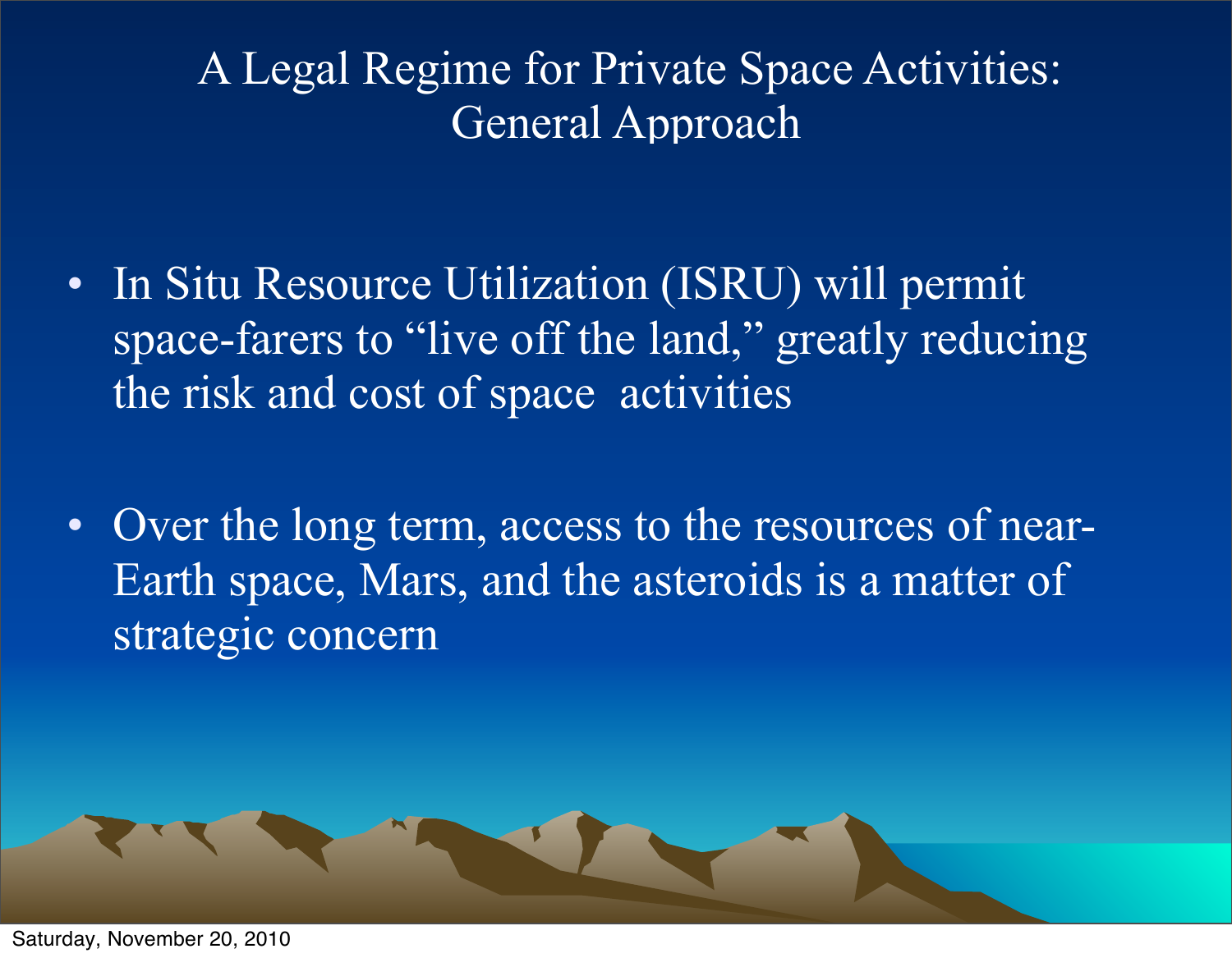- China's demonstration of space-weapons capability underscores the strategic importance of space activities
- The United States must remain autonomous with respect to future space activities, in order to protect its strategic interests

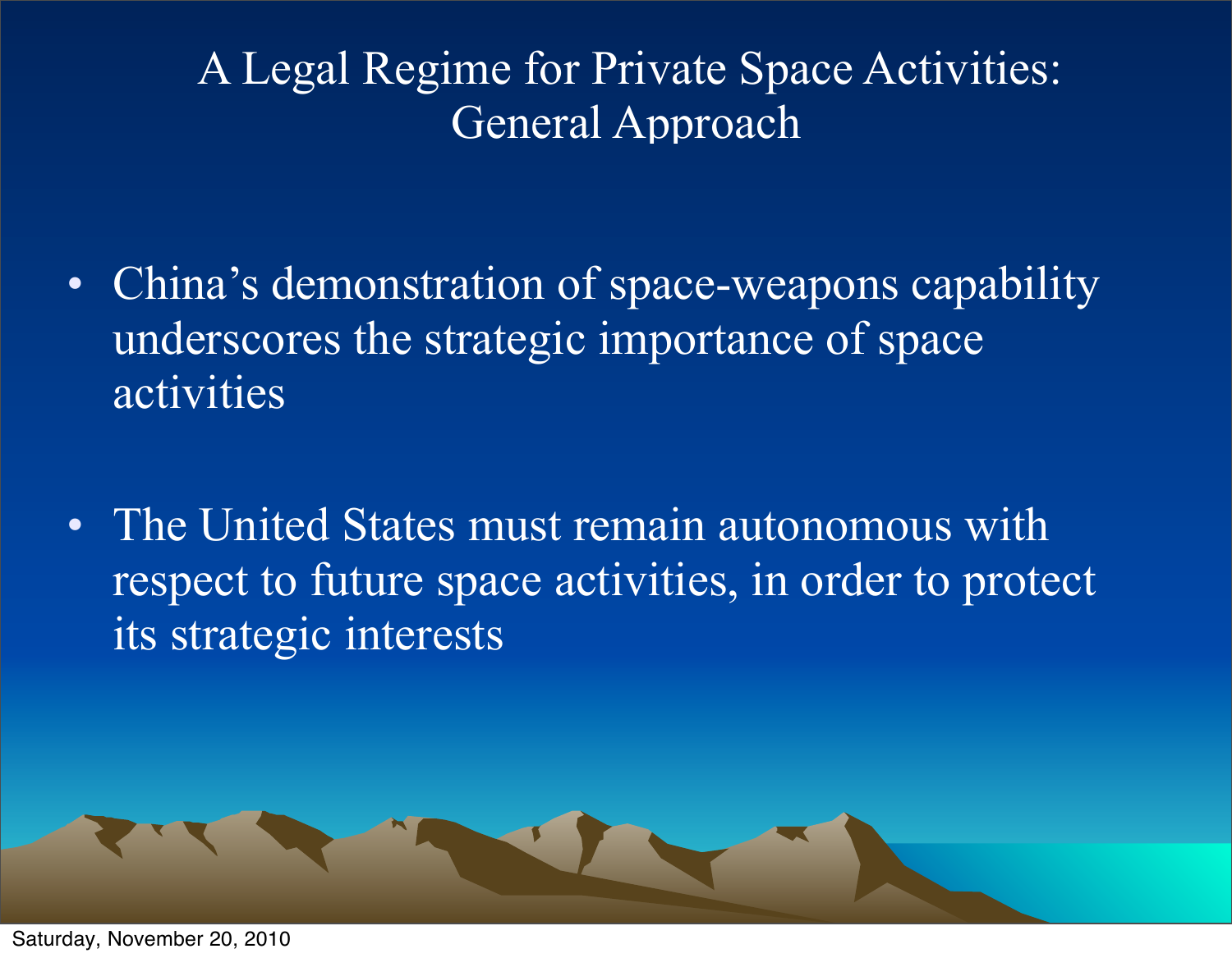• The OST not only permits, but in some cases requires the United States to enact laws that are consistent with the OST, the U.N. Charter, and other principles of international law

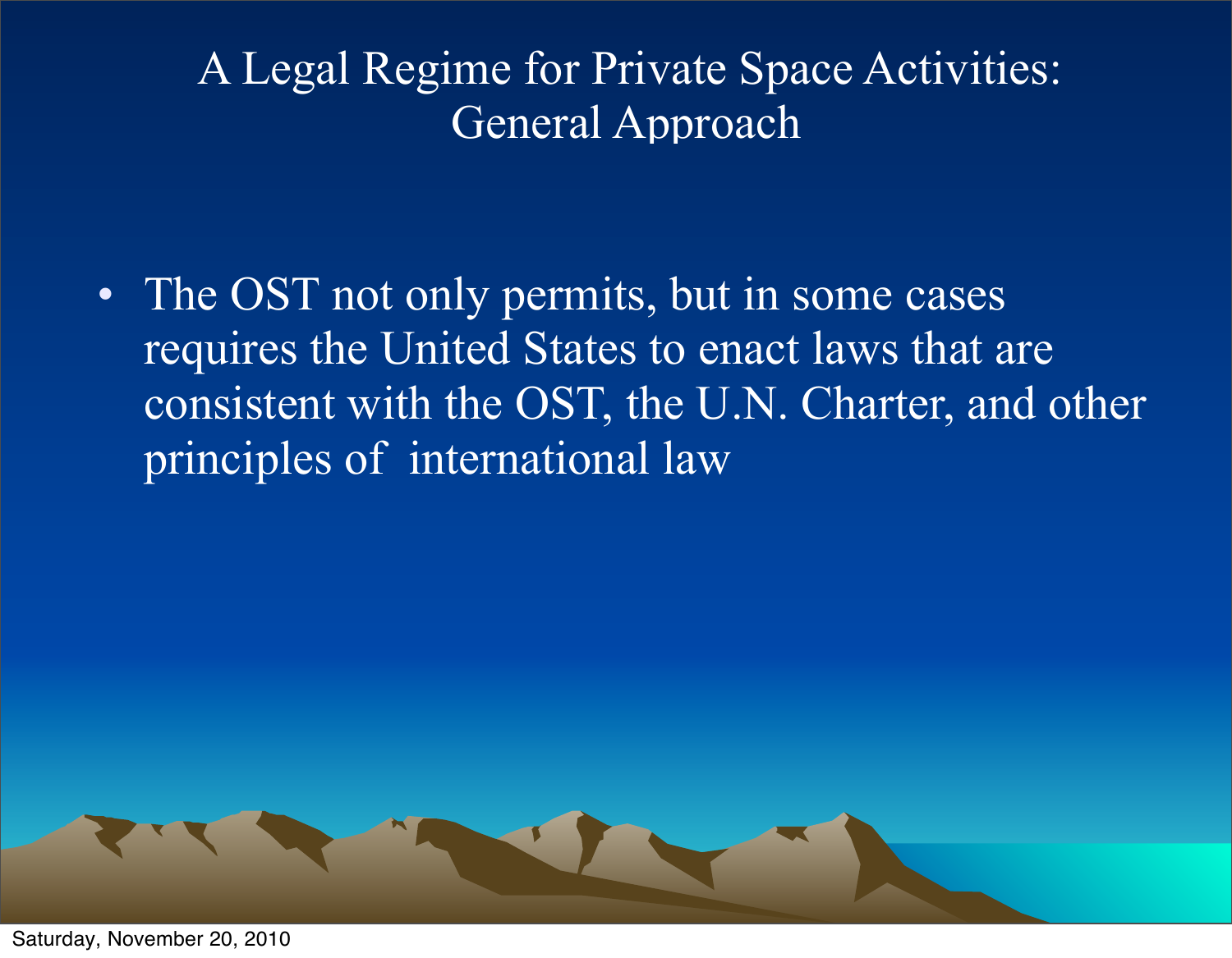- The United States can enact legislation that provides incentives for private activities while still remaining autonomous
- The United States can coordinate this effort with its allies to promote international acceptance, cooperation, and collaboration

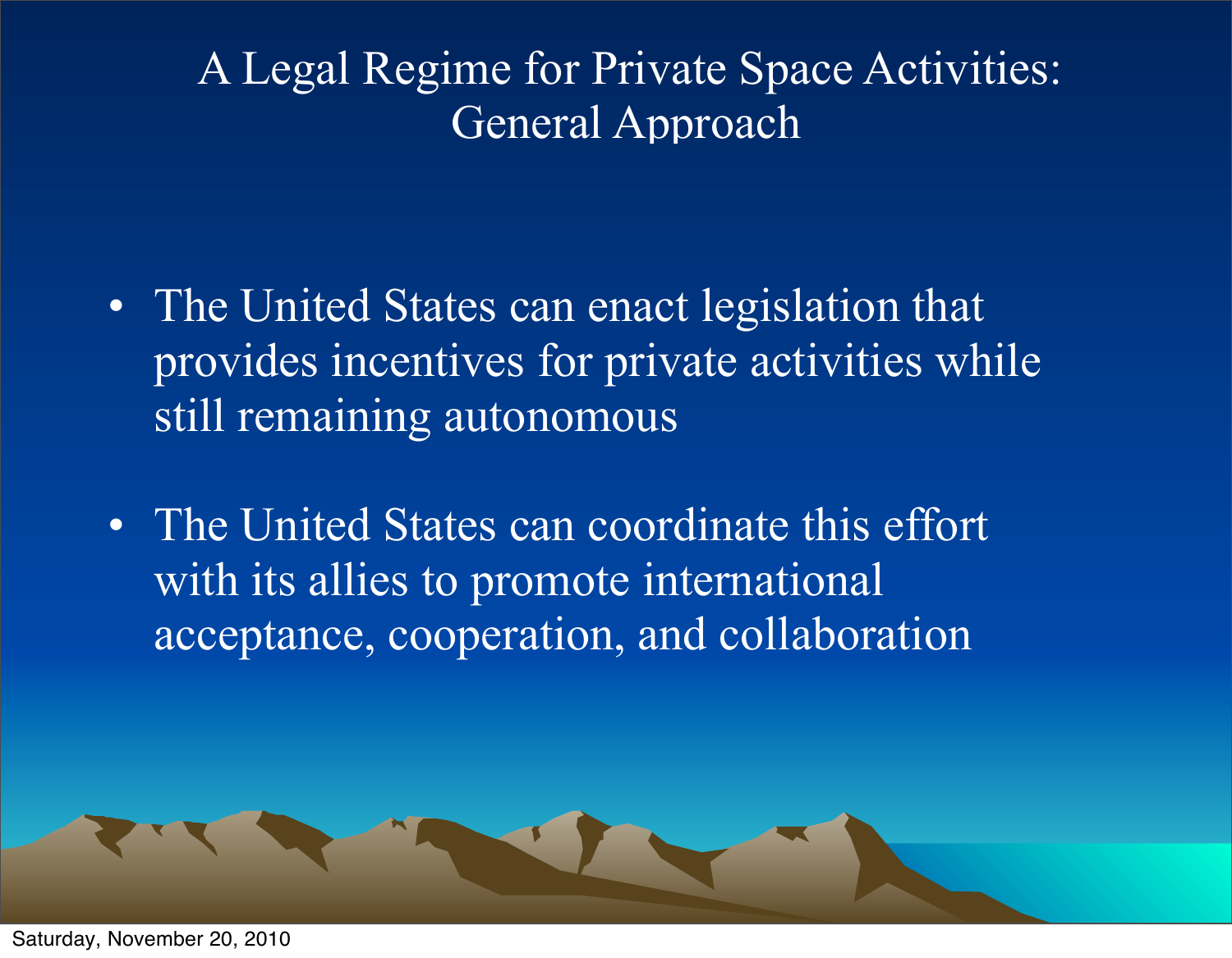- National legislation allows greater consistency between space law and terrestrial laws
- Property and mining laws based in part on existing US Code statutes: Deep Sea Mining Act and General Mining Law
- Minimal appropriations required; user fees pay most costs

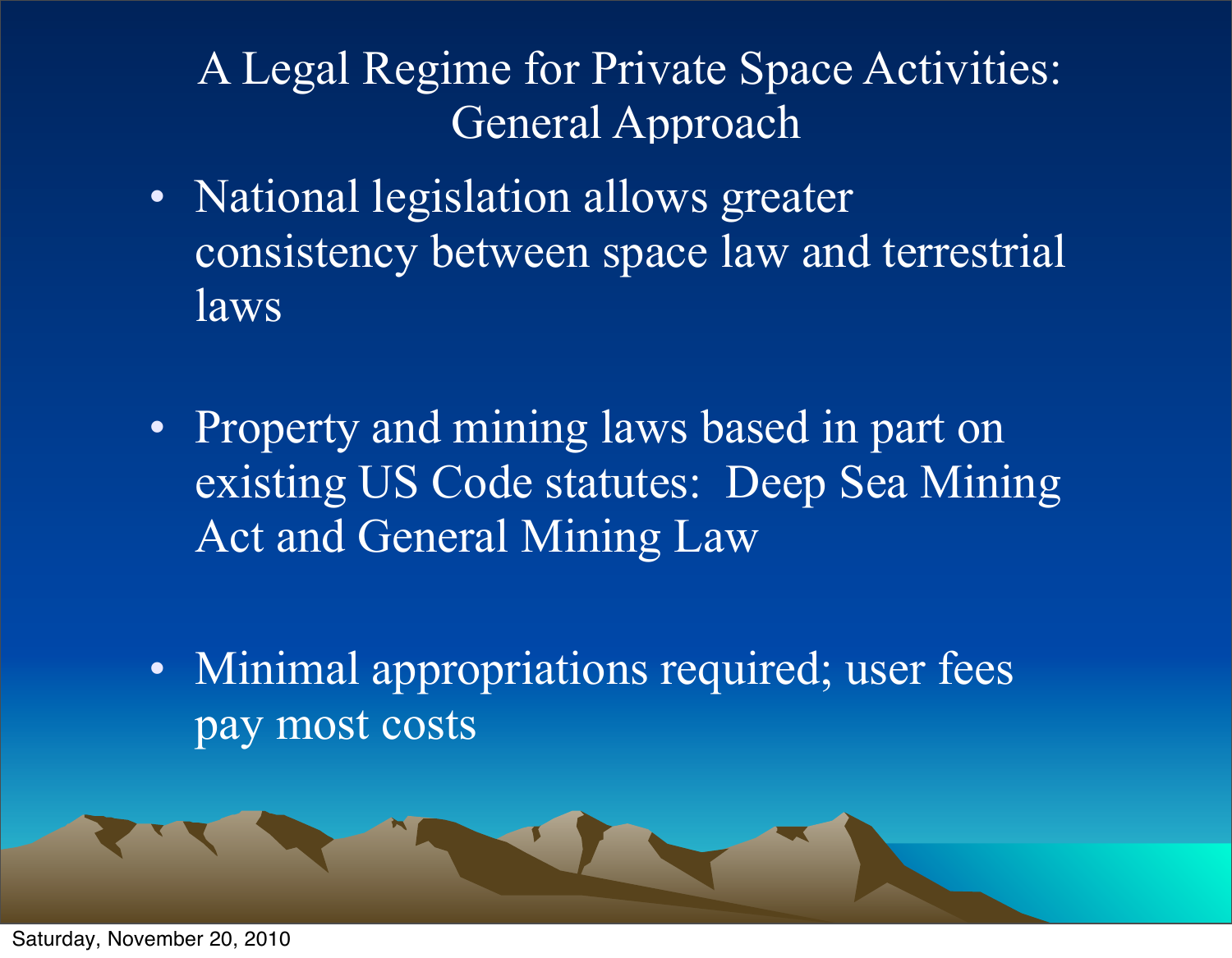- Objectives:
	- To promote international cooperation and collaboration
	- To implement existing space treaties
	- To govern private space activities
	- To provide incentives for private enterprise
	- To provide legal certainty for companies and their investors
	- To minimize litigation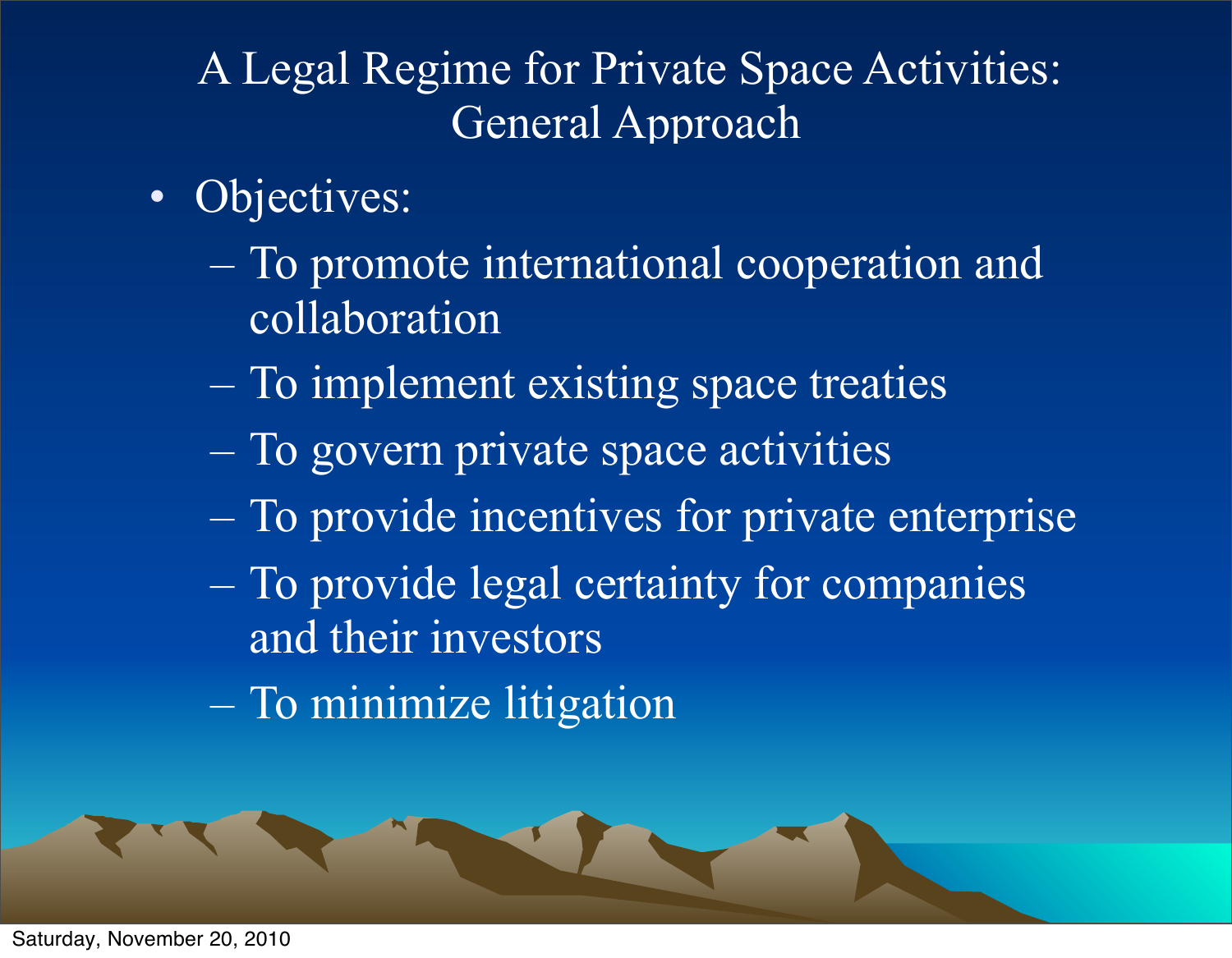# Elements of Prospective US Legislation: Jurisdiction

- Update space jurisdiction statute
- Establish safety zones protect facilities and areas of ongoing human activity, size of zones TBD
- Delineate authority of private entities with respect to space objects and personnel

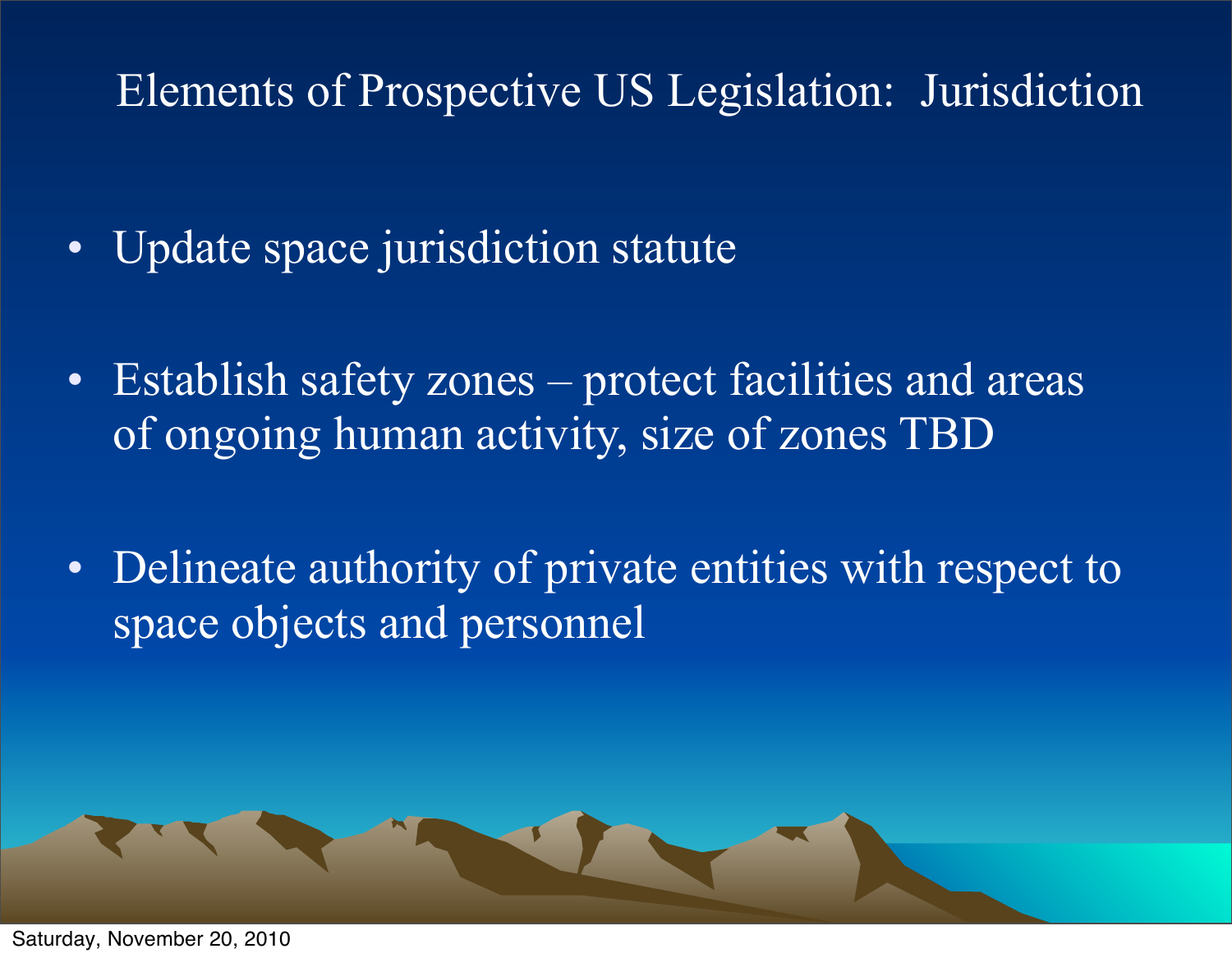# Elements of Prospective US Legislation: Jurisdiction

- Clarify jurisdiction of federal courts and executive branch departments and agencies
	- Federal courts: litigation of all space disputes
	- DoS: registry of property and mining claims, and objects available for salvage, in conjunction with registry of space objects; insular territory administration
	- DoI: regulation of property and mining claims, dispute resolution
	- NASA: safety, emergency communications
	- USAF / NASA: space traffic control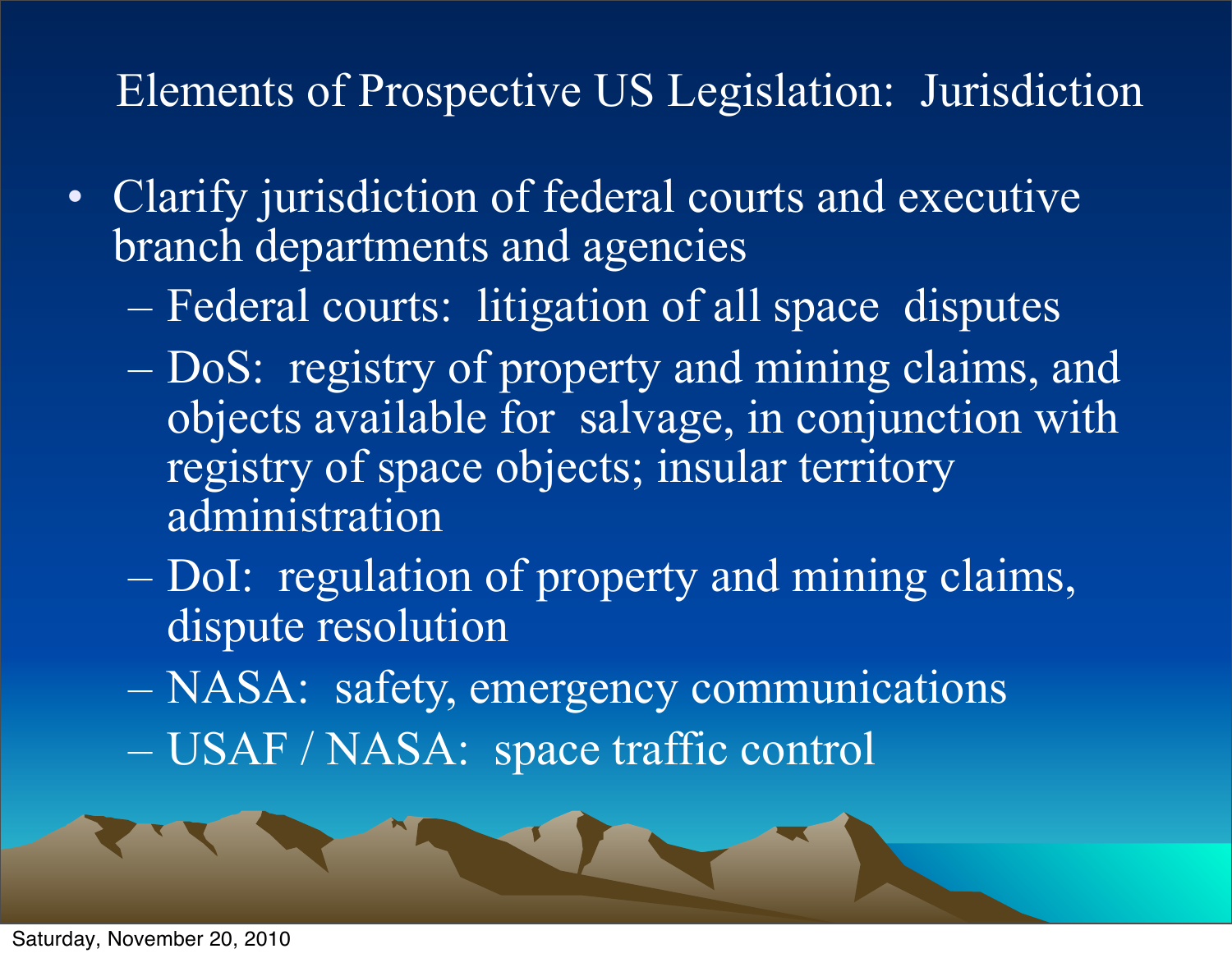- Enact a form of real property rights without territorial sovereignty
	- This approach follows the precedent set by the 1980 Deep Seabed Hard Mineral Resources Act
- Outer Space Treaty and other international laws provide bundle of rights analogous to property rights
- Legislation formally defines and protects these rights

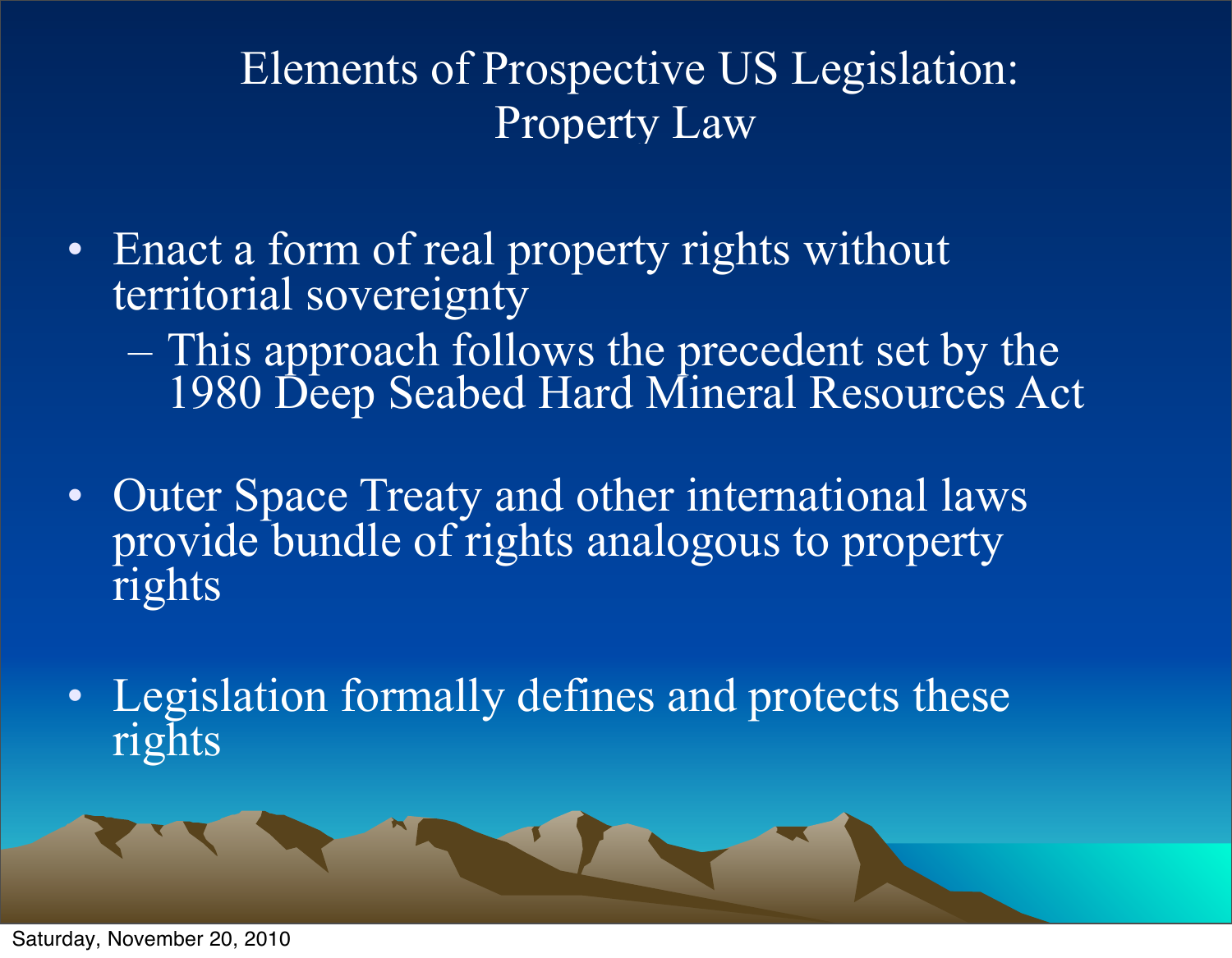- Invalidate prior real property claims not based on jurisdiction over space objects and personnel (e.g. "Moon Deeds")
- Private entities must file preliminary claims which identify the location of their space activities
- Entities may only claim the area encompassed by their space objects and ongoing activities, plus a safety zone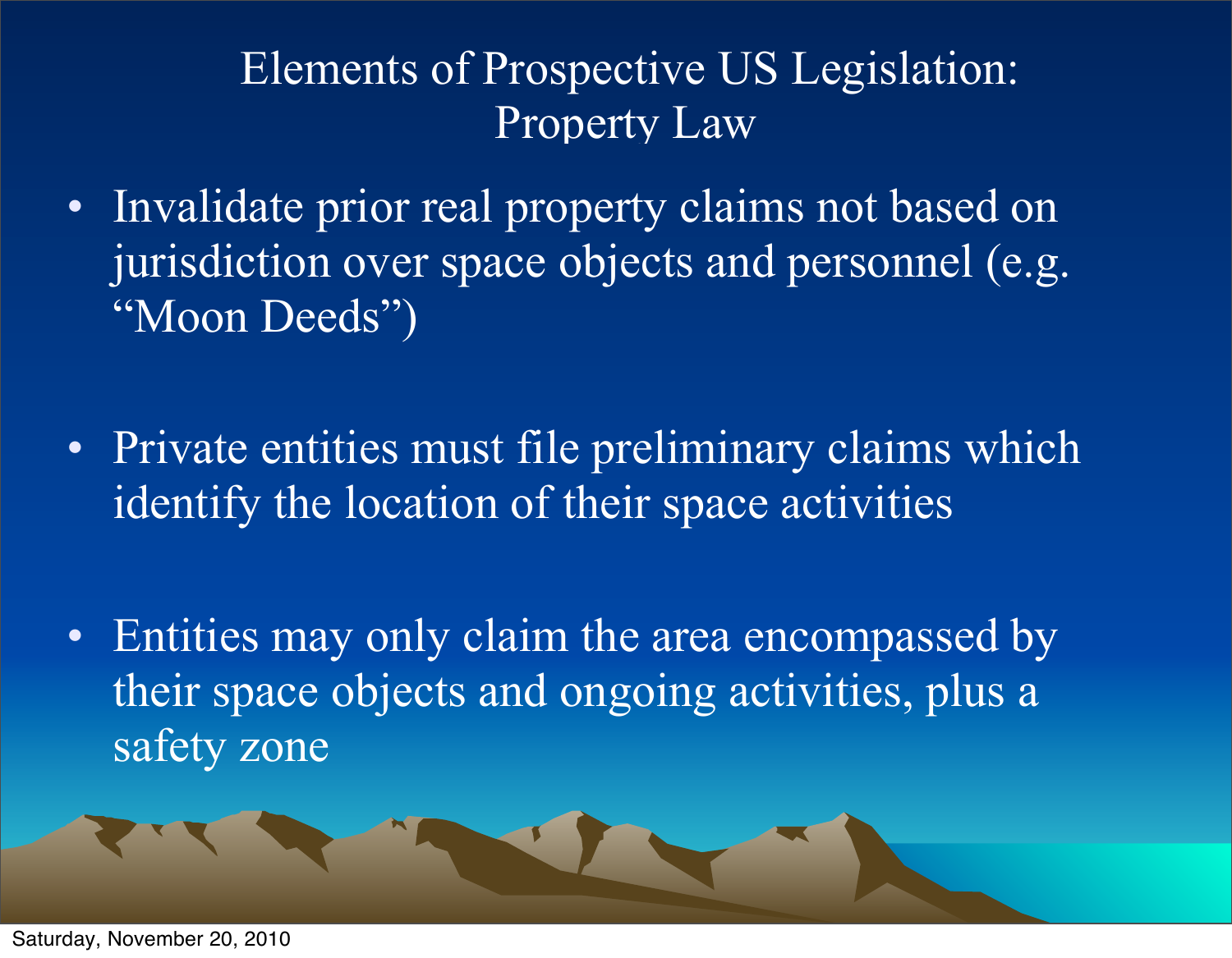- Claimants may perfect their claims and obtain deed after 1 year
- Deeds may be transferred in the same manner as terrestrial deeds
- "Use it or lose it" regime

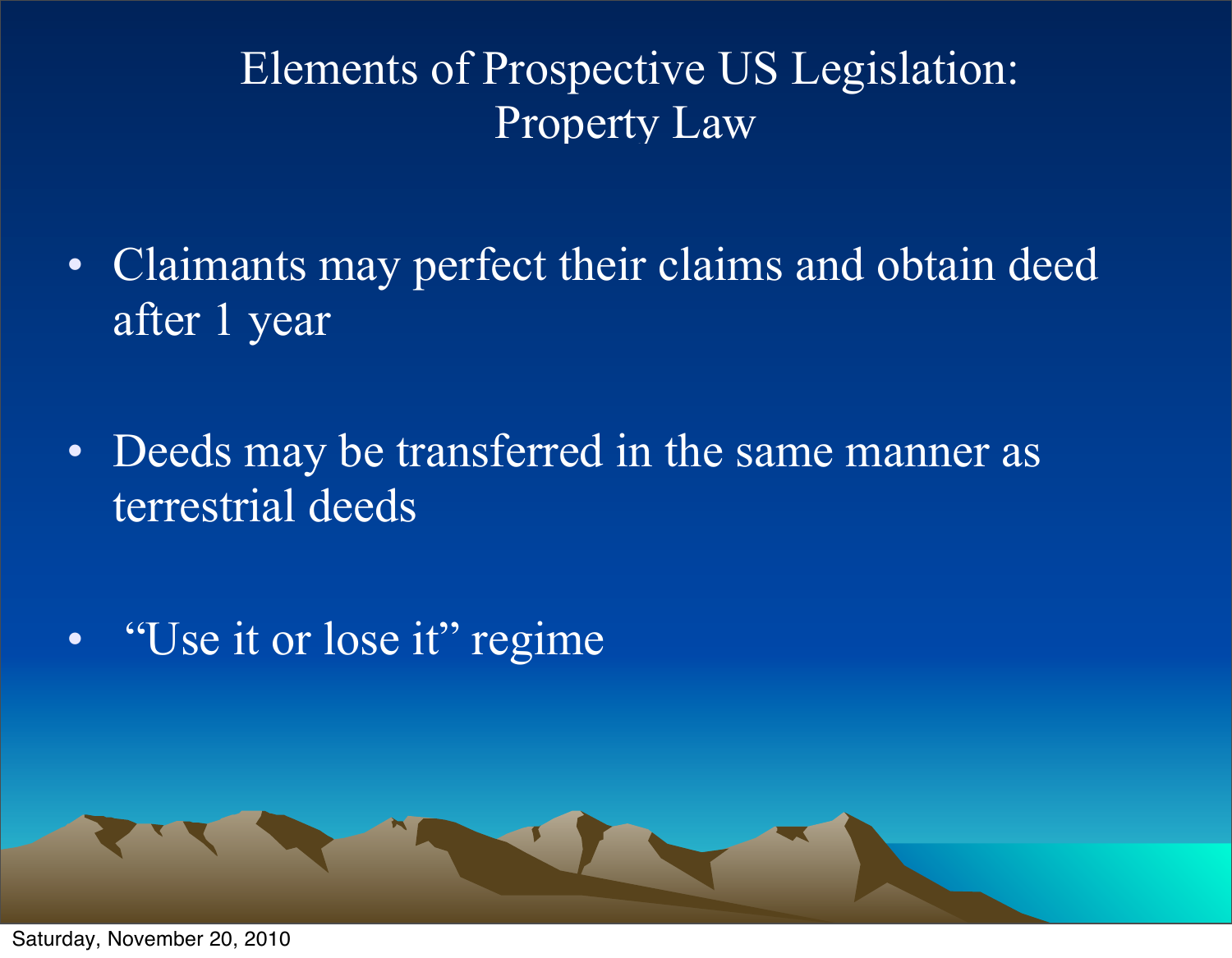- Protect areas of historical, scientific and aesthetic interest on celestial bodies (*e.g.* Apollo 11 landing site)
- Include reciprocity provision recognizing other countries' claims, if their laws are substantially the same as the U.S. law (see Deep Seabed Hard Mineral Resources Act)

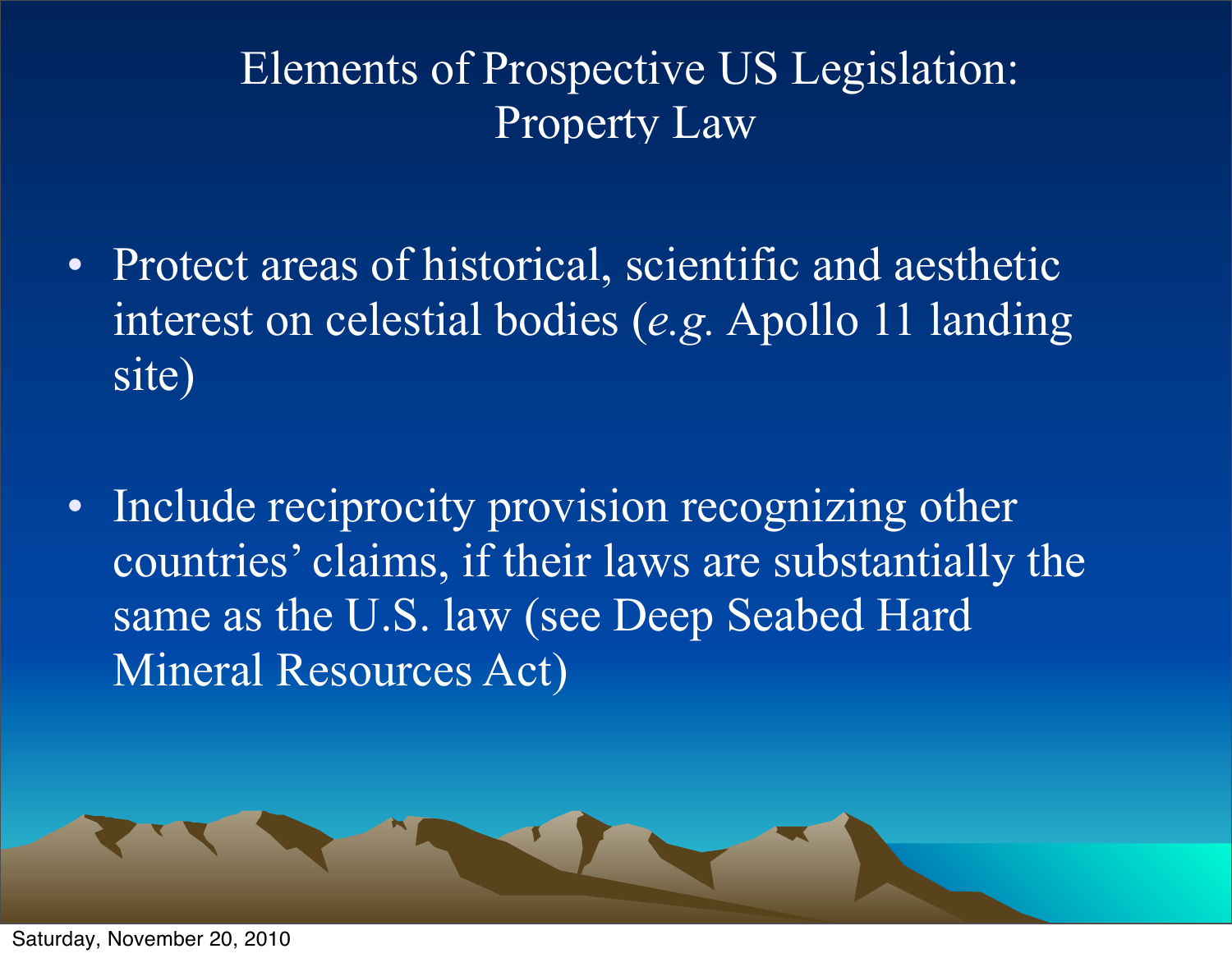# Elements of Prospective US Legislation: Mining Law

- Clarify that public and private entities can own extracted resources – this is consistent with the majority opinion in the international space law community
- Outer space, including the Moon and other celestial bodies, shall be free for exploration and *use* by all States (OST Article 1, emphasis added)

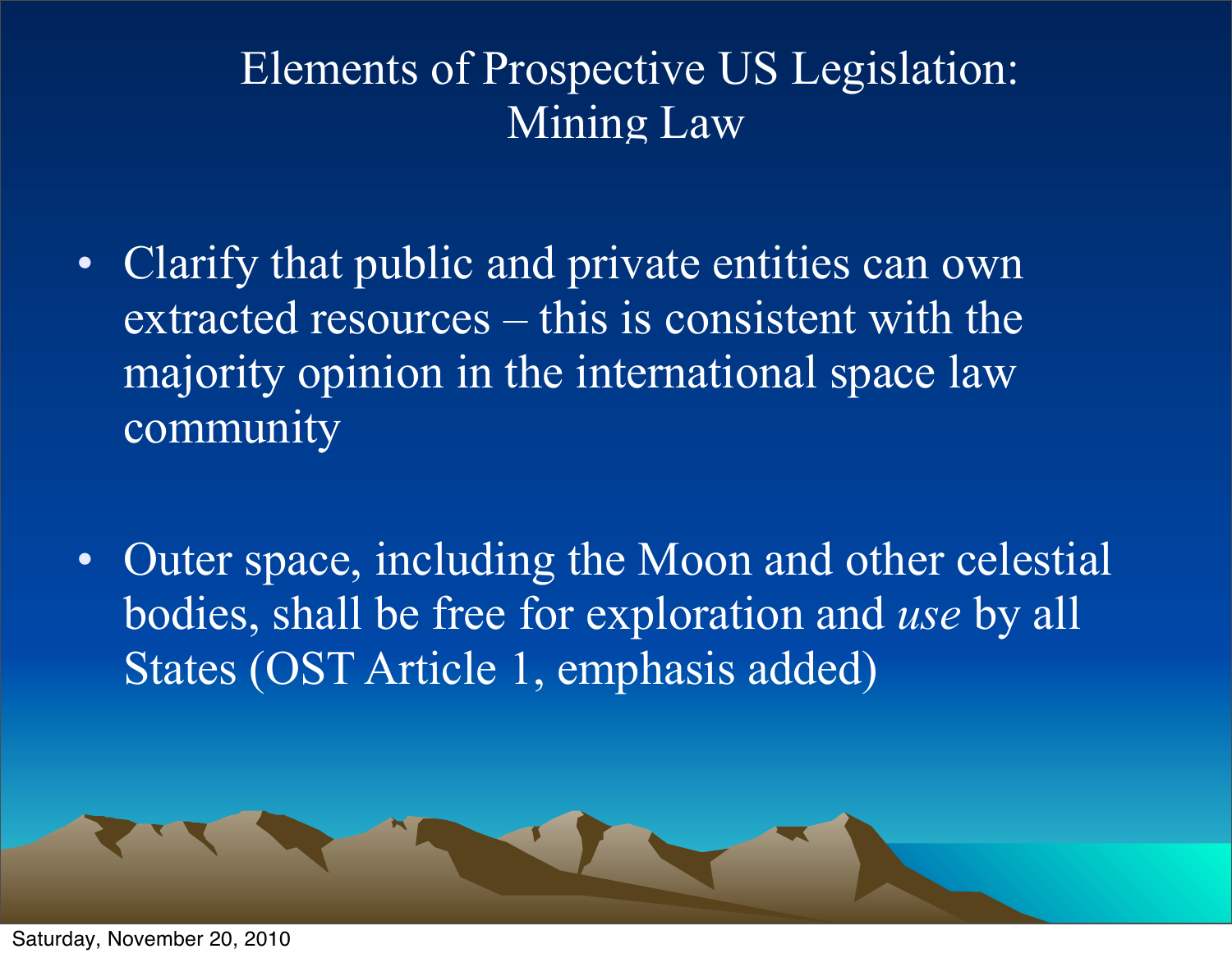# Elements of Prospective US Legislation: Mining Law

- Protect mining investments encourage prospecting and mining by recognizing mining claims in a manner similar to the US General Mining Law
	- Prospectors who obtain non-public information regarding mineral resources may file preliminary claims
	- Remote sensing and telepossession may provide basis for preliminary claim
	- Ice is a mineral
	- Prospectors may perfect claim and obtain deed once they begin mining operations